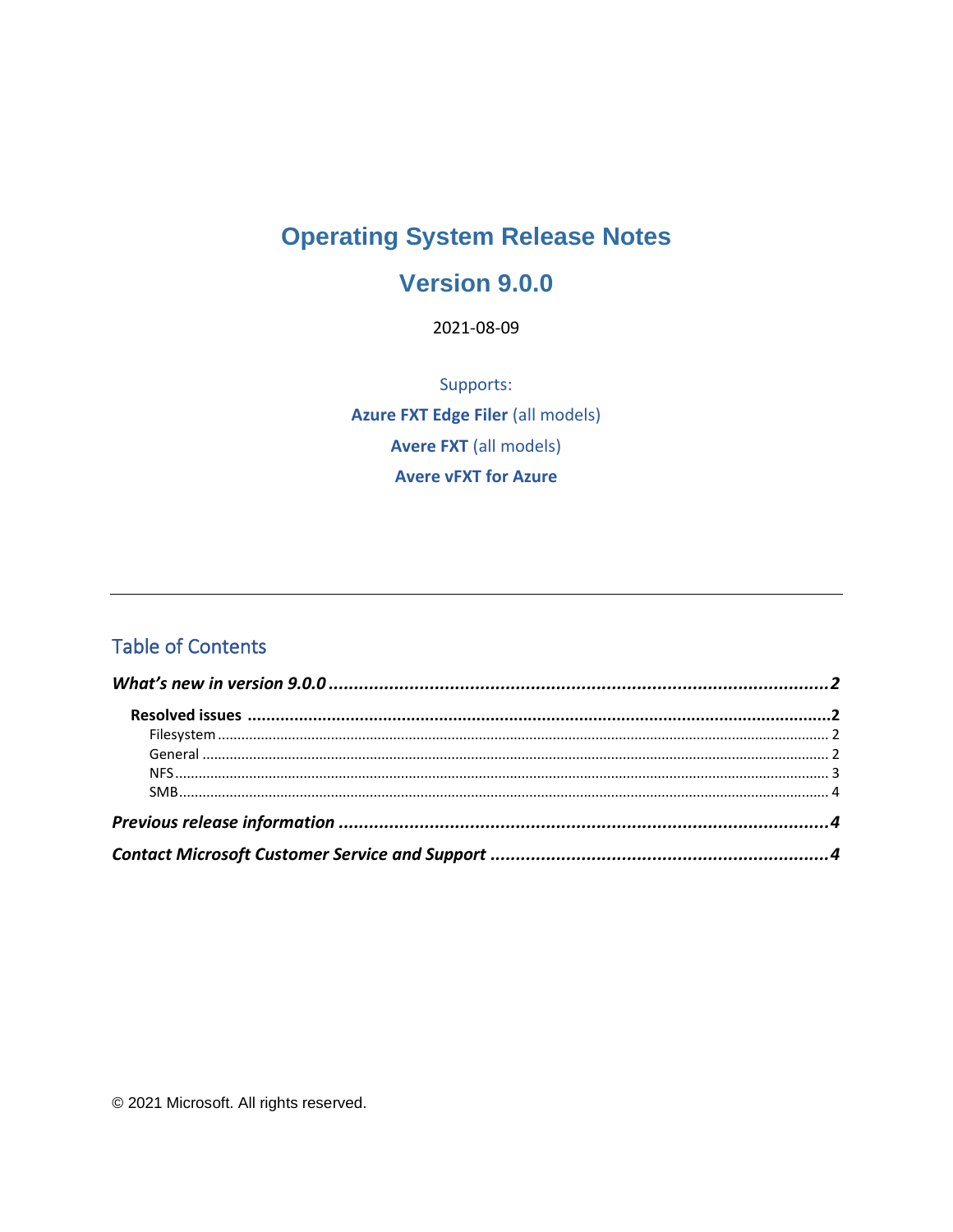# <span id="page-1-0"></span>**What's new in version 9.0.0**

### <span id="page-1-1"></span>**Resolved issues**

<span id="page-1-2"></span>**Filesystem**

<span id="page-1-3"></span>

| 9356958              | Fixed an issue that could cause a filesystem service process restart with associated<br>core file during processing of the XML-RPC method nfs. listExports.                                                                                                                                                                                                                                                                                                                                                                                                                                                                                                                                                                                                                                                                                                                                                                                                                                                                                                                                                                                                                                                                                                                                                                                                                     |
|----------------------|---------------------------------------------------------------------------------------------------------------------------------------------------------------------------------------------------------------------------------------------------------------------------------------------------------------------------------------------------------------------------------------------------------------------------------------------------------------------------------------------------------------------------------------------------------------------------------------------------------------------------------------------------------------------------------------------------------------------------------------------------------------------------------------------------------------------------------------------------------------------------------------------------------------------------------------------------------------------------------------------------------------------------------------------------------------------------------------------------------------------------------------------------------------------------------------------------------------------------------------------------------------------------------------------------------------------------------------------------------------------------------|
| 9861134,<br>10246143 | Improved failover performance in the directory manager.                                                                                                                                                                                                                                                                                                                                                                                                                                                                                                                                                                                                                                                                                                                                                                                                                                                                                                                                                                                                                                                                                                                                                                                                                                                                                                                         |
| 10000220             | Increased the time between metadata operation retries to avoid overwhelming the<br>NFS server while writing cached information to long-term storage.                                                                                                                                                                                                                                                                                                                                                                                                                                                                                                                                                                                                                                                                                                                                                                                                                                                                                                                                                                                                                                                                                                                                                                                                                            |
| General              |                                                                                                                                                                                                                                                                                                                                                                                                                                                                                                                                                                                                                                                                                                                                                                                                                                                                                                                                                                                                                                                                                                                                                                                                                                                                                                                                                                                 |
| 9493004              | Fixed a defect introduced in version 6.0.0 that could prevent NFS and SMB<br>operations from completing in simple namespace vservers (a legacy configuration).<br>Note: Any cluster that uses a simple namespace vserver and has SMB shares that<br>use the access control method CIFS ACLs must replace their simple vserver<br>configuration before upgrading. If the cluster is upgraded with the simple<br>namespace vserver, access to that SMB share will be unreliable. There are no plans<br>to support this configuration in modern OS versions.                                                                                                                                                                                                                                                                                                                                                                                                                                                                                                                                                                                                                                                                                                                                                                                                                       |
| 9837732              | Added support for resolving Isilon SmartConnect Advanced round-robin DNS names<br>(with dynamic allocation) in the presence of competing DNS queries. A competing<br>DNS query is one from another NFS client that happens while the poller is running.<br>After a new core filer is created, the cluster now tries to determine all of the<br>SmartConnect addresses within one or more DNS poll periods. If the cluster finds<br>new addresses in consecutive DNS poller runs, a poller alert is raised and the DNS<br>poll period is increased for the affected core filer, to a maximum of one hour. The<br>increased DNS poll period resets to normal when the DNS poller alert is no longer<br>raised.<br>Note that setting a long poll period for the affected core filer will delay detection of<br>DNS issues for other core filers.<br>Follow the instructions in the alert to start using the new addresses found by the<br>poller. Alternatively, you could use the XML-RPC method corefiler. modify and<br>the networkName list setting to set the IP addresses manually. If the rate of<br>competing DNS queries is too high, the cluster OS will be unable to determine all the<br>addresses - in that case, you must use the corefiler. modify setting<br>networkName list.<br>If the management service process restarts, the DNS poller alert might be raised |
|                      | briefly until the poller resolves all the addresses again.                                                                                                                                                                                                                                                                                                                                                                                                                                                                                                                                                                                                                                                                                                                                                                                                                                                                                                                                                                                                                                                                                                                                                                                                                                                                                                                      |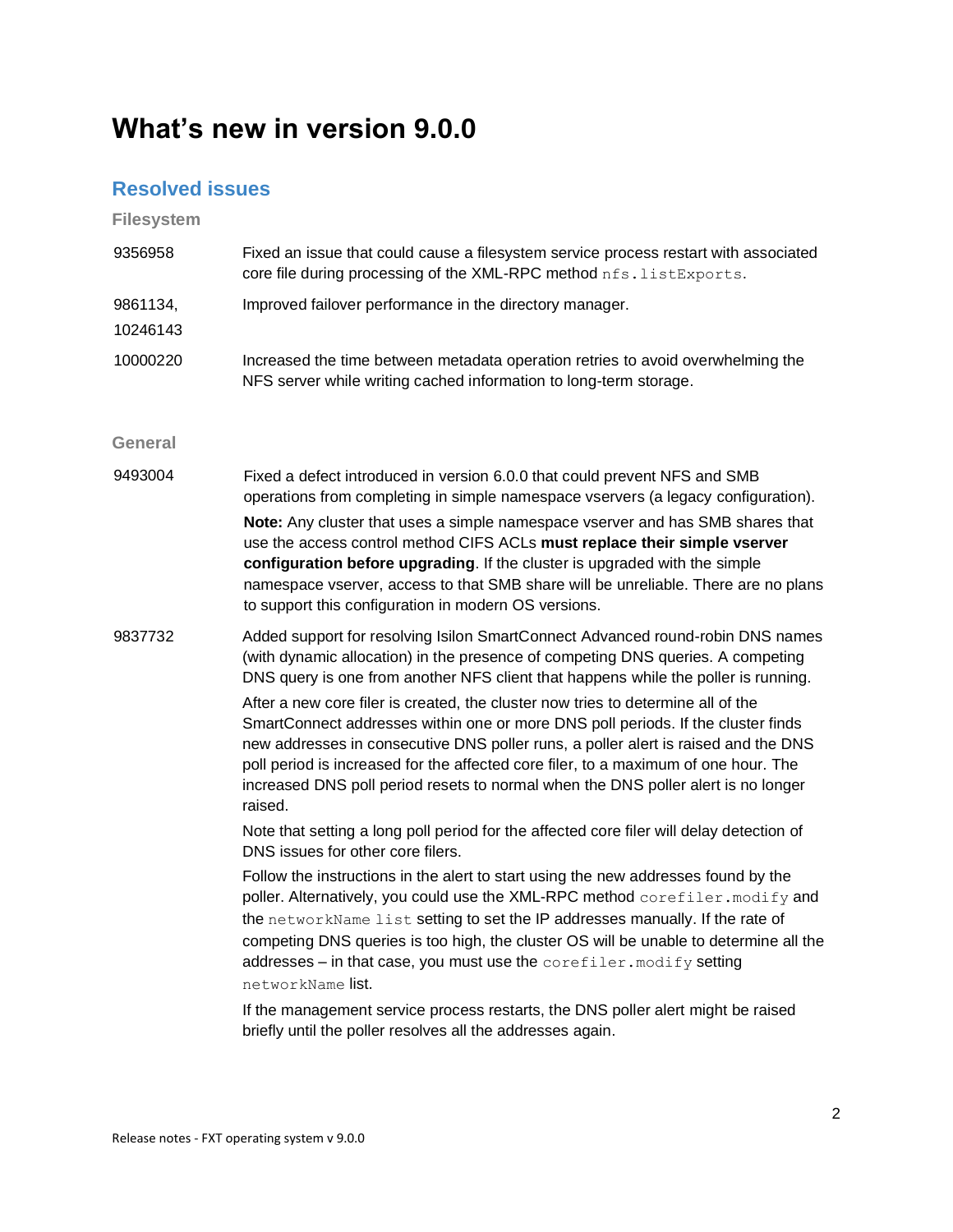|                       | This change also increases the limit on the number of NAS core filer addresses from<br>200 to 1000 by default, and bounds the time for NAS core filer DNS resolution to 9<br>seconds for corefiler.create. |
|-----------------------|------------------------------------------------------------------------------------------------------------------------------------------------------------------------------------------------------------|
| 9946312               | Fixed an internal process watchdog that failed to trigger when server processes<br>became stuck. When the watchdog failed, operator intervention was needed to<br>restore services.                        |
| 9990721               | A startup error was corrected that could cause the Avere Control Panel web server to<br>fail to start on first boot of a new system.                                                                       |
| 10024298              | Memory settings were changed to reduce the use of swap during some workloads<br>and improve performance in those situations.                                                                               |
| 10118638,<br>10228055 | Fixed a problem with statistics retrieval that could cause Azure HPC Cache to show<br>incorrect values in the cache metrics charts.                                                                        |

#### <span id="page-2-0"></span>**NFS**

7244831 In specific situations, a NAS storage export now can be unmounted from the cluster without needing to suspend access to all exports on the same core filer.

Two conditions must be met to unmount an export without suspending its core filer:

- The last junction to the mounted export has been removed, and the writeback delay time has passed.
- Writeback rates for this core filer are within its writeback delay. (That is, if the writeback delay is one hour, no files older than one hour exist in the cache.)

This system uses the XML-RPC method corefiler.setMountExports to remove the export from the cluster's list of exports.

The action might fail if other junctions access the core filer on different exports. In that case, an error message is returned and you must suspend the core filer before removing the export.

10387682 The maximum outstanding ONC RPC request limit per TCP connection was reduced from 256 to 128 for new NFS core filers.

Existing NFS core filers continue to use the value 256.

This change improves compatibility with NetApp storage systems.

- NetApp ONTAP releases earlier than version 9.8 throttle NFS TCP connections when the outstanding request limit of 128 is reached.
- NetApp ONTAP releases 9.8 and later throttle NFS TCP connections when the outstanding request limit of 128 is reached, and raise the EMS event named nblade.execsOverLimit.

Before this change, the FXT operating system allowed up to 256 outstanding requests, which exceeds the NetApp limit. New core filers created after upgrading the FXT operating system to 9.0 have the new limit of 128 outstanding requests, which matches the NetApp limit.